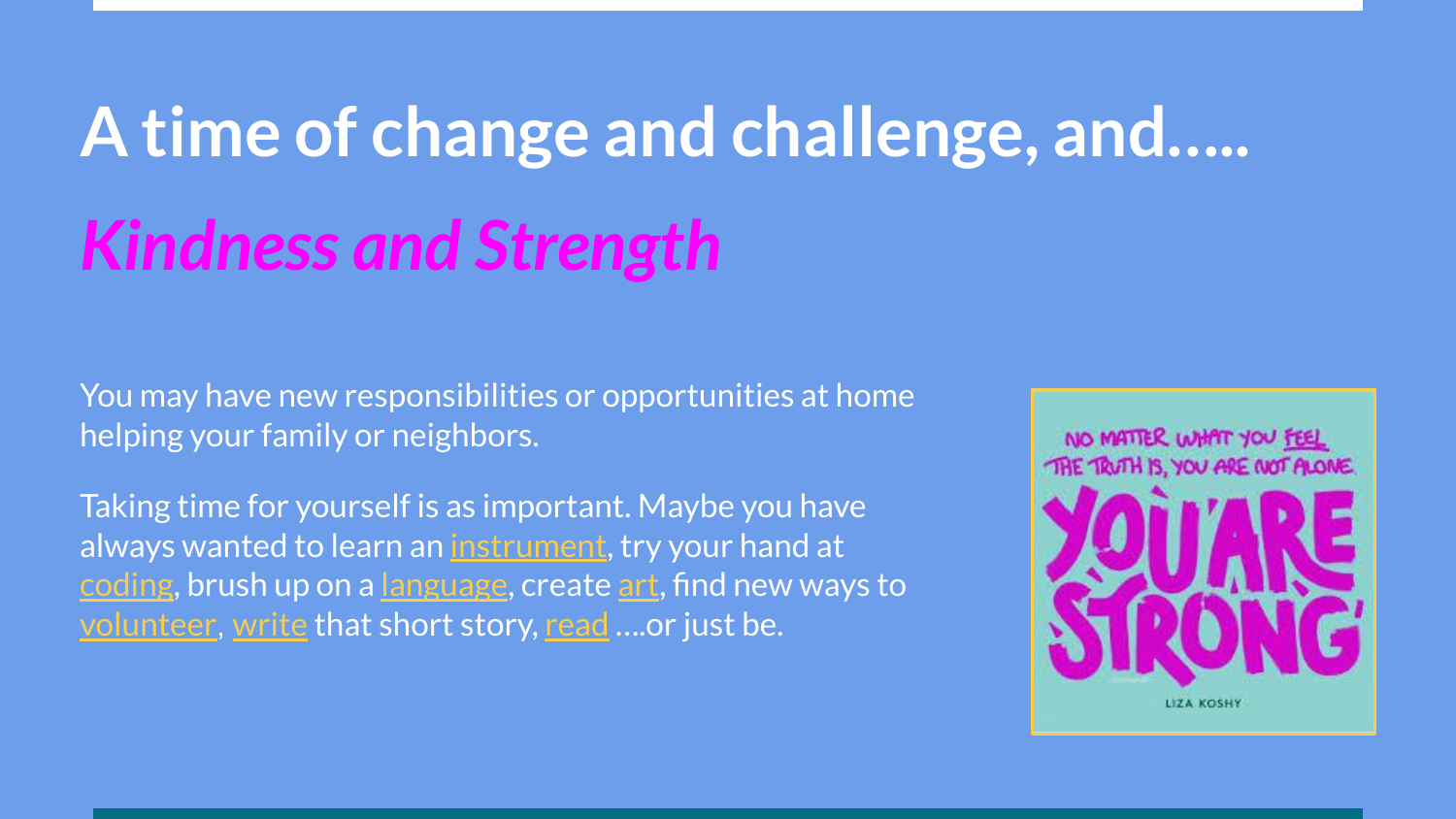### **Course Selection**



While the deadline may have passed to make changes, there is still some flexibility to make changes.

Reach out to your counselor with any questions and check out the [Course Selection Guide](https://www.hatboro-horsham.org/site/handlers/filedownload.ashx?moduleinstanceid=1293&dataid=4413&FileName=CSG%202020-21.pdf) for course descriptions and more information.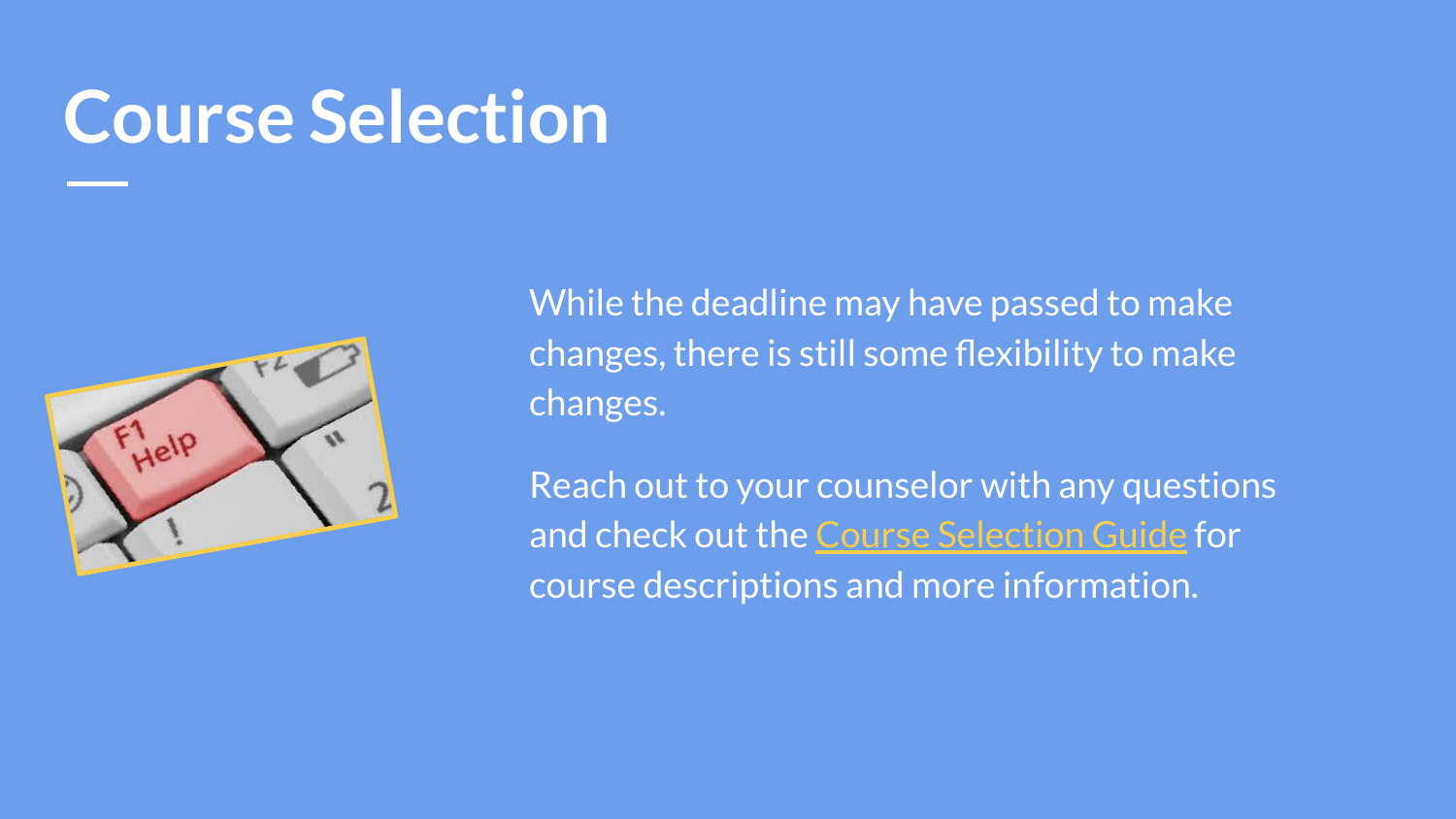## **Looking forward**

Would you like to explore new career interests, and what you'd like to do after high school? Where can you start?

[Explore Road Trip Nation](https://student.naviance.com/careers/roadtripnation) to check out videos about career paths you may never have considered from leaders in their fields

[Big Future](https://bigfuture.collegeboard.org/) to research where to prepare for you new found career.



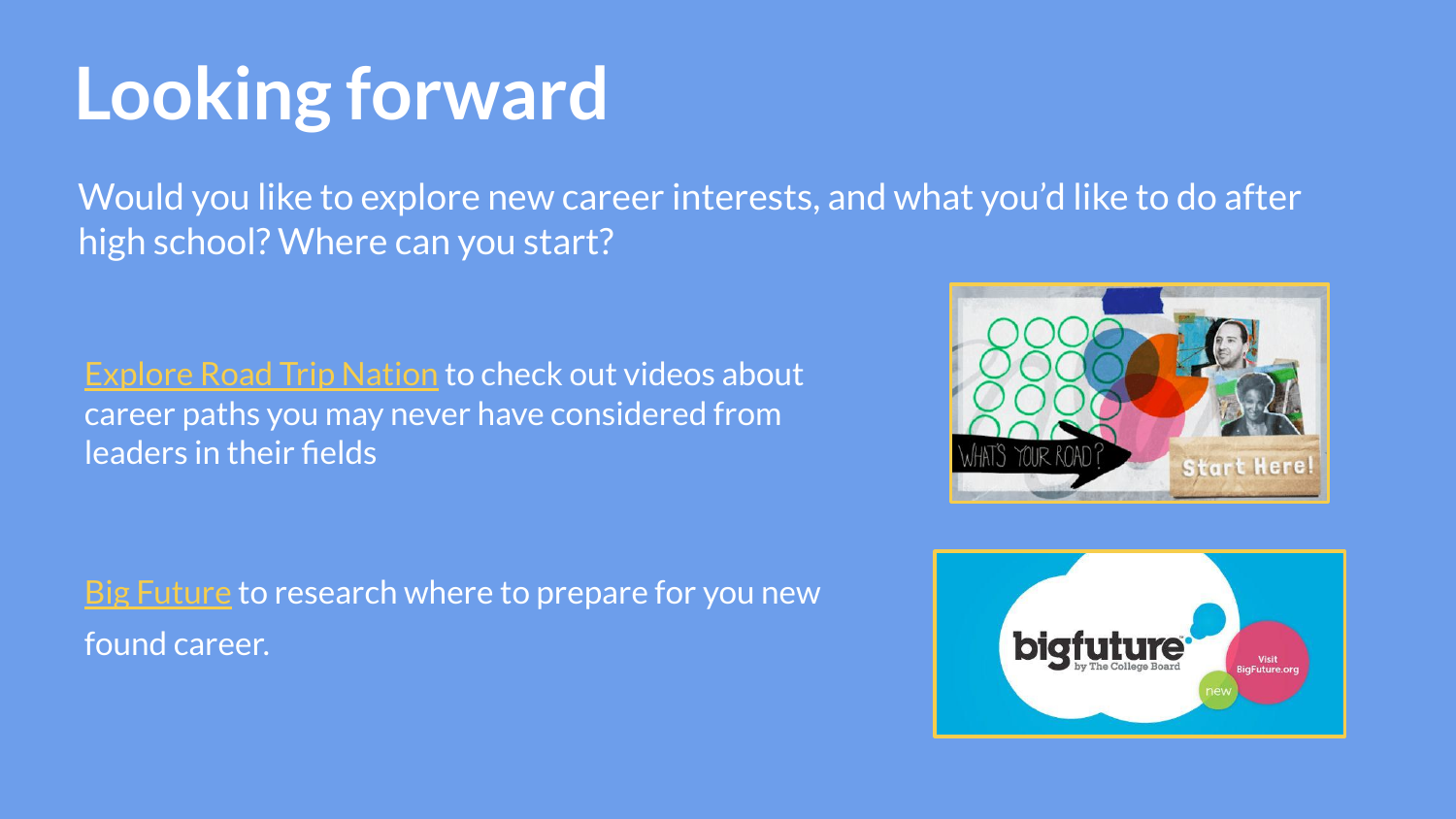## **Careers in Demand**



**[Technology](https://insights.dice.com/2020/03/27/31-technology-job-positions-hiring-during-the-covid-19-crisis/)** 

**[Healthcare](https://www.linkedin.com/pulse/hiring-crisis-health-care-job-postings-spike-35-george-anders/)** 

[60 Companies Hiring Right Now](https://www.glassdoor.com/blog/companies-hiring-to-address-covid-19/)

h**[High Demand Industries](http://www.forbes.com/sites/ashleystahl/2020/04/01/4-industries-who-are-still-hiring-in-the-midst-of-covid-19/#5394bb7e15ee)**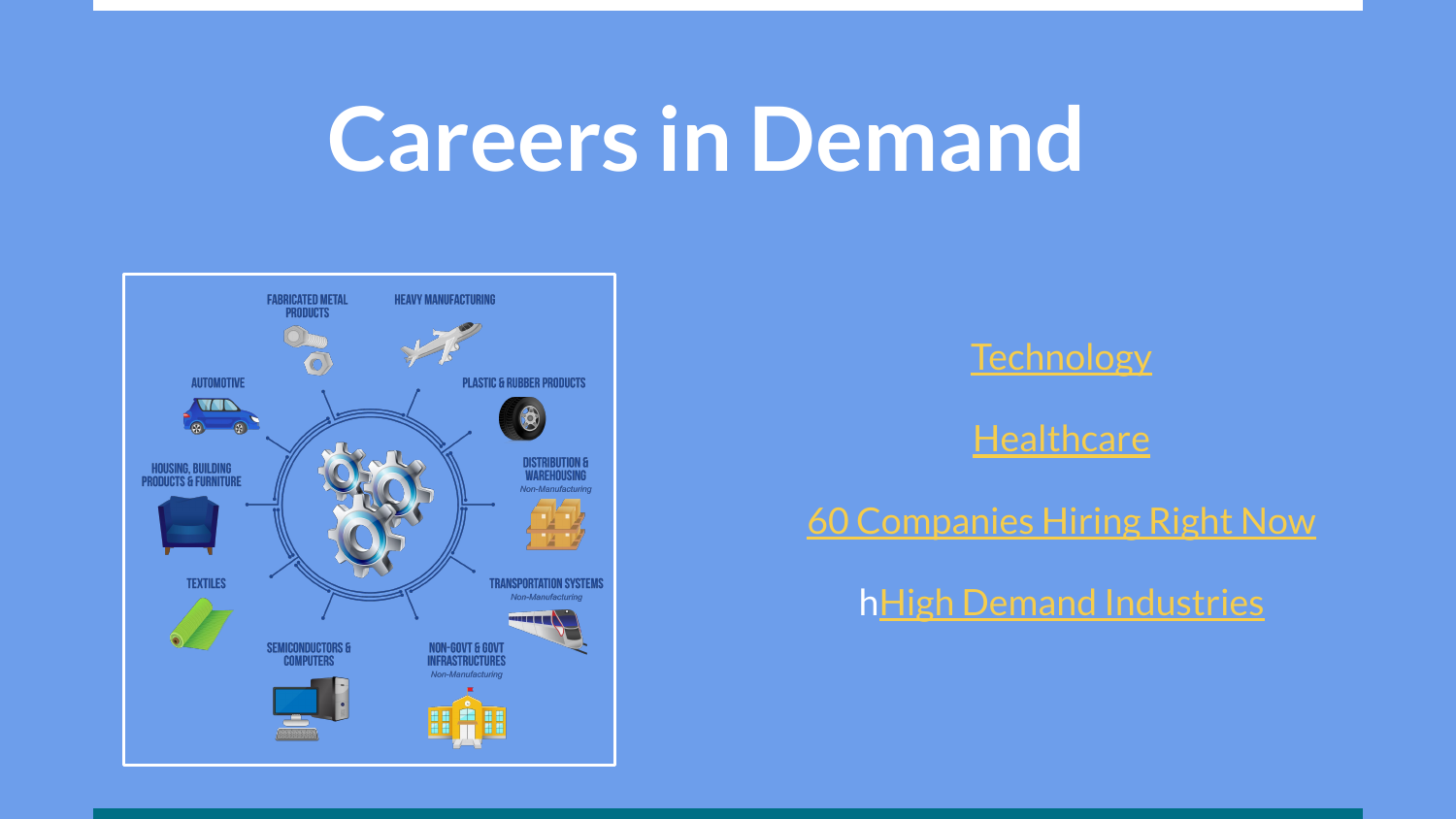# **1,100,000**



**# of nursing professionals needed by 2022, according to the U.S. Bureau of Labor Statistics**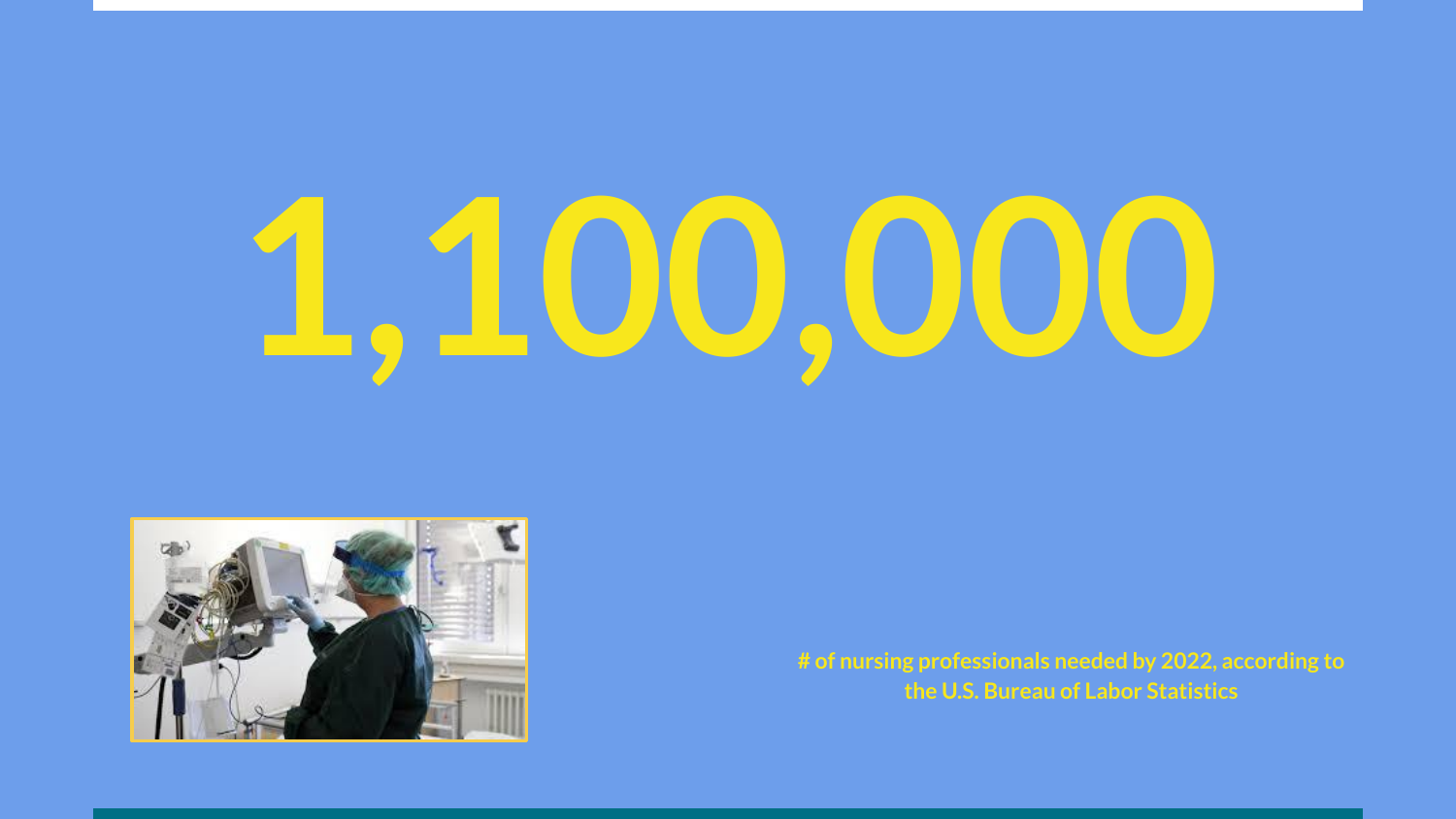### **AP Exams - what to expect**

The College Board continues to provide [updated information](https://apcoronavirusupdates.collegeboard.org/students) on opportunities to prepare for the [revised exams](https://apcoronavirusupdates.collegeboard.org/students/taking-ap-exams/ap-exam-schedule) on their [AP](https://nam04.safelinks.protection.outlook.com/?url=https%3A%2F%2Fclick.e.collegeboard.org%2F%3Fqs%3D08d645feb4f6b7a26798490504d71a8340ba5789cceddadd74b051718647bb644e8da875003c7ba9e136bc311f308011b085fa276d23ca62&data=01%7C01%7Cssoricel%40hatboro-horsham.org%7Ca80433b57360482b283708d7d4c8a7c2%7Cb18d88561f804acaa208dd9cd6ccc3ca%7C0&sdata=6bofhxqONlUmvdPAmqgPOv4HSyVc2wqZKi0yubwyxBM%3D&reserved=0) [YouTube Channel.](https://nam04.safelinks.protection.outlook.com/?url=https%3A%2F%2Fclick.e.collegeboard.org%2F%3Fqs%3D08d645feb4f6b7a26798490504d71a8340ba5789cceddadd74b051718647bb644e8da875003c7ba9e136bc311f308011b085fa276d23ca62&data=01%7C01%7Cssoricel%40hatboro-horsham.org%7Ca80433b57360482b283708d7d4c8a7c2%7Cb18d88561f804acaa208dd9cd6ccc3ca%7C0&sdata=6bofhxqONlUmvdPAmqgPOv4HSyVc2wqZKi0yubwyxBM%3D&reserved=0)

Reach out to your AP teachers and counselor with any questions.